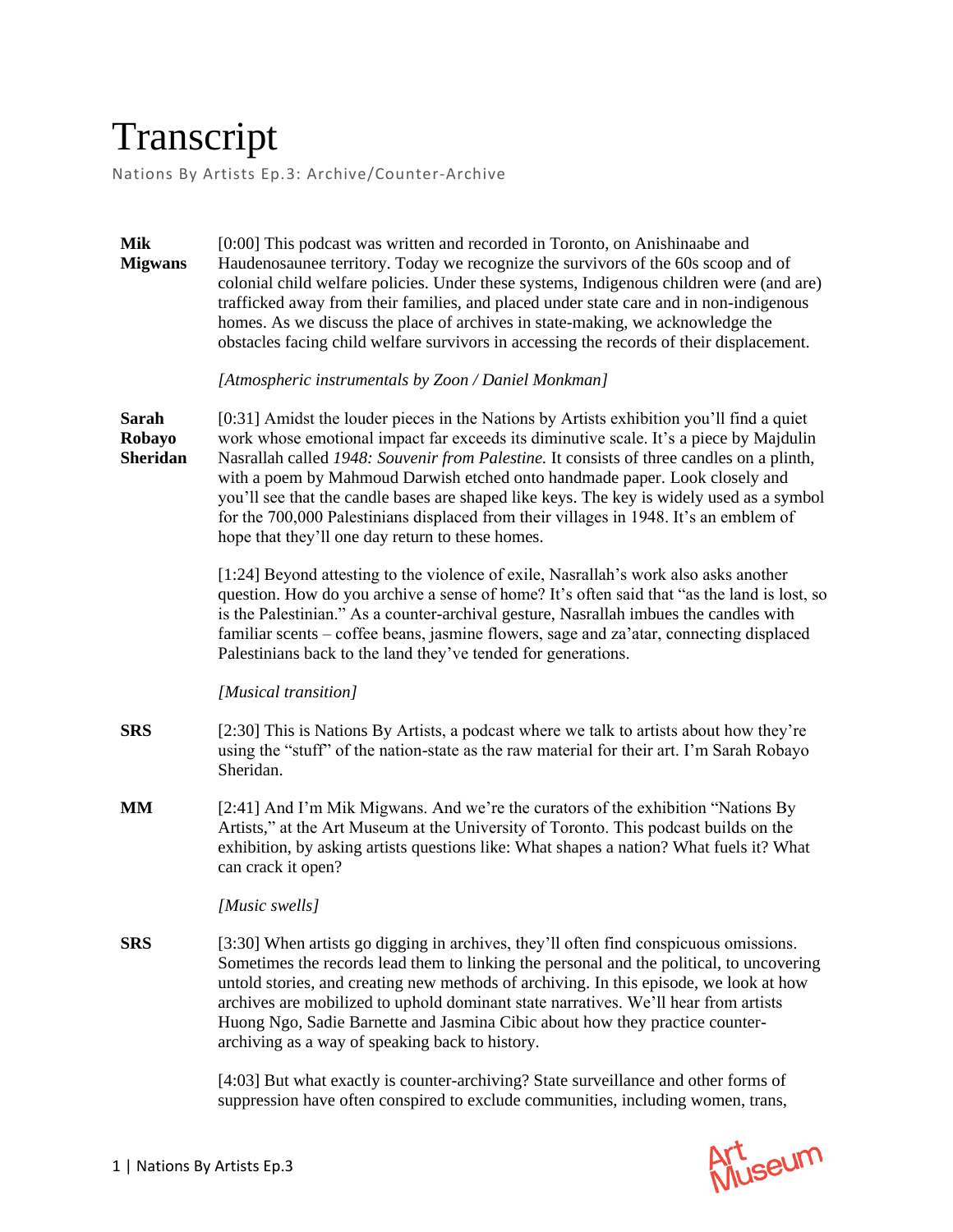queer, indigenous, racialized, disabled, displaced and colonized peoples. Many communities have their own traditional forms of record keeping such as songs, oral tradition, and wampum. In opposition to technologies of control, counter-archiving can be a powerful means of disrupting history and artists interceding into archives can be part of that work. *[Gently distorted rock music]* **MM** [4:50] The archives of the nation are centuries deep and football fields wide – more paper than anyone could sift through in a lifetime. But what's contained inside is tiny compared to what's been cut out: Embodied kinds of knowledge. The intimacies of our relationships. Personal experiences. The mannerisms that a parent passes along to their child. How do you preserve this 'other' stuff of history? [5:12] In her video work *The Voice is An Archive,* the artist Huong Ngo proposes a more porous container for record-keeping: intergenerational memory. **Huong Ngo** [5:23] My mom really resists being interviewed. So I often have to secretly record her either when I'm on a phone call with her or she's doing something. And at that moment she was just singing a song, and I just thought it was really nice. So I just recorded her very spontaneously. **Mrs. Ngo** *[Singing in Vietnamese]* **HN** [5:50] There's a moment where she forgets the lyrics and she has to go find the lyrics that she wrote down. And then, you know, she starts singing again. **Mrs. Ngo** *[Singing halting pieces of a song, with Huong echoing]* **HN** [6:06] And I love that moment when she forgets, because to me, it kind of speaks to the slipperiness of memory and archives and our personal history. **Mrs. Ngo and family** *[Women singing together, interwoven throughout following narration]* **HN** [6:24] In the video, you see three different faces: me on the right, my sister on the left, and then my niece in the middle. And we're all kind of singing different versions of the song and trying to repeat as best as we can what my mom is singing. [6:45] Our voices start to collect, you know, they start very individual and then they collect for a moment. And I was thinking about the voices collecting as a way to add strength to one another. [7:11] Me and my sister, we grew up with Vietnamese and we have different levels of Vietnamese. But my niece, what's interesting is that she grew up with very little Vietnamese, but she grew up speaking Mandarin, and she picks up on certain sounds and then she replicates them in their own way, so they have a certain translation to them. They have a bit more of a Mandarin sound at times.

**Niece** *[Singing alone in Vietnamese]*

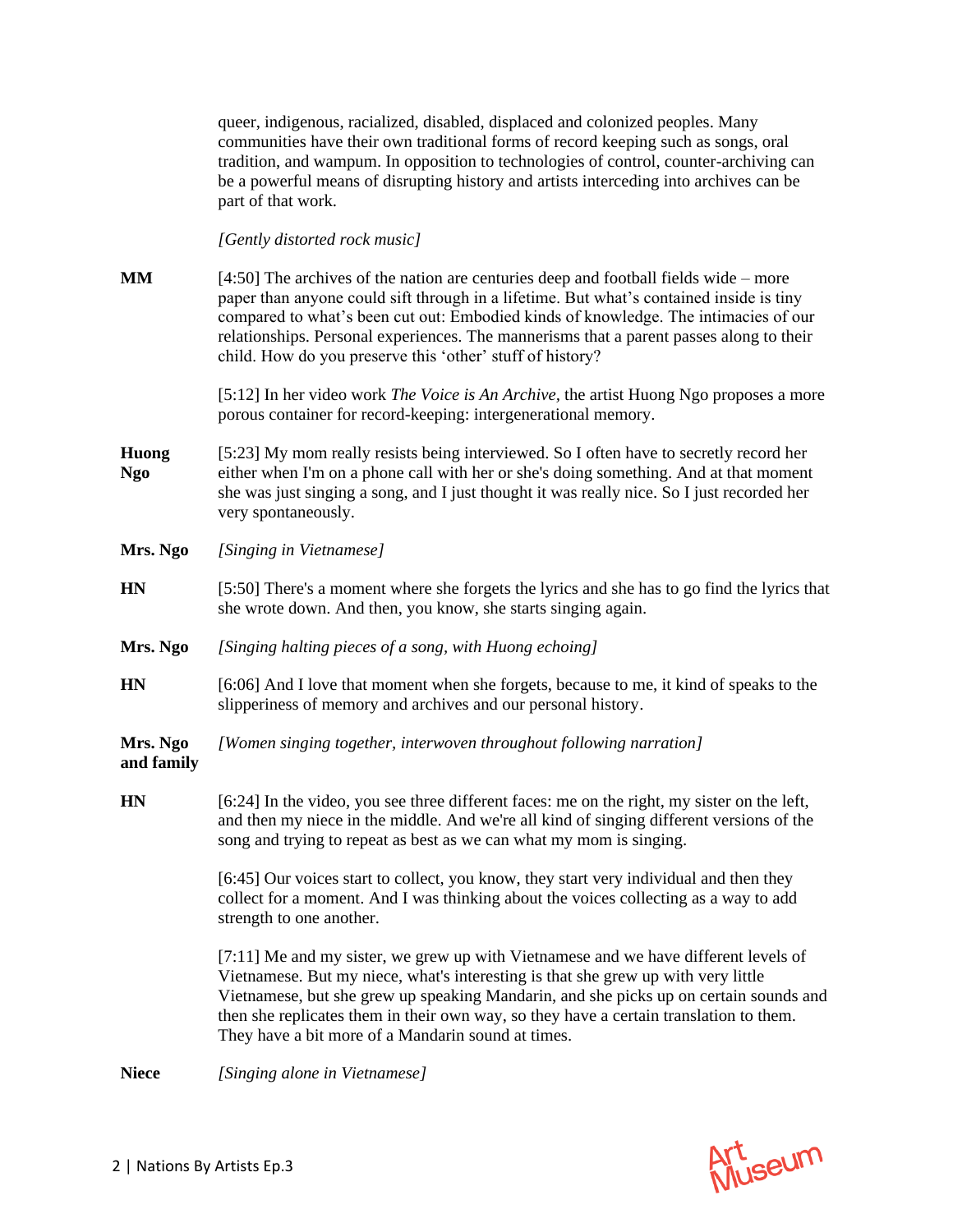| <b>HN</b>                      | [7:51] Identity is so much linked to your fluency in a language, and that's something that<br>can be very hurtful and harmful to people who don't have that for one reason or another.<br>Whether it's because that was discouraged when they were young, whether it was<br>because they didn't have access to some of the resources or, in my case, not having<br>access to my parents all the time. My parents worked the second shift. And so a lot of<br>times they just weren't at home.                    |
|--------------------------------|------------------------------------------------------------------------------------------------------------------------------------------------------------------------------------------------------------------------------------------------------------------------------------------------------------------------------------------------------------------------------------------------------------------------------------------------------------------------------------------------------------------|
|                                | [8:22] So, you know, trying to change, turn that around, and to search for authenticity in<br>your identity - through imperfection has been, for me, a really important process of<br>reclaiming an identity and a cultural ownership or heritage.                                                                                                                                                                                                                                                               |
|                                | [8:45] Vietnamese, is like many other languages, where over time there has developed a<br>more official pronunciation or writing orthography. But my Vietnamese is coming from<br>my mom's Vietnamese, which is coming from the time when she was living in Vietnam.<br>So it's kind of like this time capsule and when I speak it or when my family speaks it, we<br>kind of - people talk about how it sounds <i>que</i> or like, 'country.' Even though my mom<br>grew up in Hanoi.                           |
|                                | [9:22] In Vietnam, there are so many different dialects and pronunciations. The use and<br>history of those pronunciations and dialects are being lost. So for me, it's like a time<br>capsule or like a smuggling of that accent outside of the country.                                                                                                                                                                                                                                                        |
|                                | [Many voices singing together]                                                                                                                                                                                                                                                                                                                                                                                                                                                                                   |
| <b>Niece</b>                   | [9:50] Okay, how do you stop the recording? Like that?                                                                                                                                                                                                                                                                                                                                                                                                                                                           |
| HN                             | [9:53] Press that button again. This one. Uh, this one.                                                                                                                                                                                                                                                                                                                                                                                                                                                          |
| <b>Niece</b>                   | [9:59] Okay.                                                                                                                                                                                                                                                                                                                                                                                                                                                                                                     |
| <b>HN</b>                      | [10:00] And then press the top button.                                                                                                                                                                                                                                                                                                                                                                                                                                                                           |
|                                | ---                                                                                                                                                                                                                                                                                                                                                                                                                                                                                                              |
| <b>Jasmina</b><br><b>Cibic</b> | [10:06] Whenever I enter an archive, most of the times, I'm not quite sure exactly what<br>I'm going to find. Because these are mostly archives that, you know, are disappearing, or<br>there are issues with time, how much space and time of course I have for the research,<br>because they're kind of quite large proposals for research and should really be PhDs. So,<br>you know, you kind of have to pull the plug on the research itself at some point, which is<br>the hardest thing to do.            |
|                                | [10:33] Also, because a lot of the times the archives were so lacking was that I use the<br>holes. A lot of the times actually I use the gaps that I find. So for example, we would<br>find three pages of a document, but not the additional three. And with this lack, I actually<br>then try to do something creative that shifts the register. Or it actually questions why<br>these three pages are missing. And so I really, really make a point of my research being<br>different to that of a historian. |

Art<br>Museum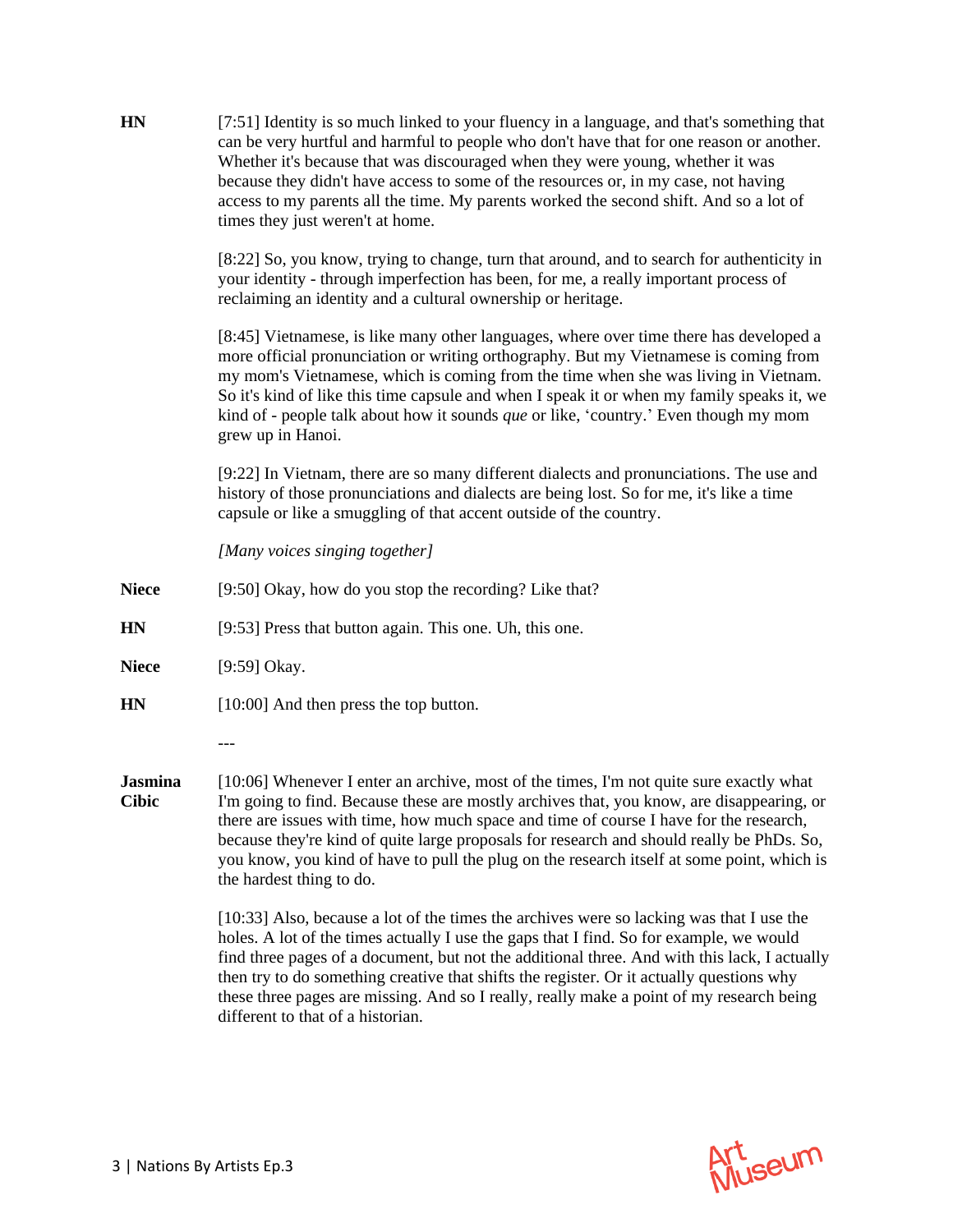*[Relaxed, distorted music]*

**SRS** [11:06] Jasmina Cibic has been combing through archives looking for examples of how diplomatic gifts of culture have been mobilized in moments of crisis throughout the 20th century. This research led her to the League of Nations, which was founded as a framework for international cooperation in the wake of the first World War.

> [11:25] The Palace of Nations in Geneva was planned to be its headquarters. But the building never got that life. Just as construction was completed, the second World War broke out, and it never opened. Today, the building houses the archives of that failed political project. When Cibic went digging in there, she was most attracted to the artistic artifacts of those unrealized dreams. For example, potential flag designs that were never adopted, and an unfinished anthem…

**JC** [11:56] What I found so amazing was that these were all propositions made by amateur artists. So these were not designers, architects that would be commissioned. But amateur designers, amateur artists that just wanted to make a donation in a kind of quite symbolic, sort of tokenistic was. Just paying homage to this entity that was supposed to prevent the next world conflict.

*[Snare drums]*

- **SRS** [12:35] These discoveries led her to create *All That Power Melts into Noise,* an installation of marching drums suspended on the wall.
- **JC** [12:42] So they're snare drums, which are painted over. So on top of their, let's say, drum heads, they have different symbols. They're very colorful, but in fact, they are all proposals for the flag of the League of Nations.

**Eddie Izzard clip** [13:06] We stole countries! That's how you build an empire. We stole countries with a cunning use of flags.

- **JC** [13:12] There's a very funny, there's a very funny British comedy sketch where a British explorer comes to an island and goes, "Do you have a flag? Do you have a song? We have a song. We have a flag. Therefore, we will take your island."
- **EI** [13:23] …there's 500 million of us! But do you have a flag? *[Audience laughter]*
- **JC** [13:31] So if you start a nation state, you need an anthem. When the nation state dies and it goes to war, it needs a march. And the marching drum seems to be the really right medium to connect the two. So I guess this whole installation really kind of brings together the archive, but kind of manifests it in a physical way, but also it enacts it for the first time, because these marches and these anthems and these flags were never performed. They were lying inside a dusty archive, never problematized.

[14:05] And effectively, why was this? Because the League of Nations never wanted to choose an actual flag or an actual song for the fear of nationalism. They were so afraid of choosing any artistic practice, any architect that would be tied to national belonging, that they just didn't do it. So with the designs, there are some very esoteric presentations, but you really see individual nationalist styles within the project.

Art seum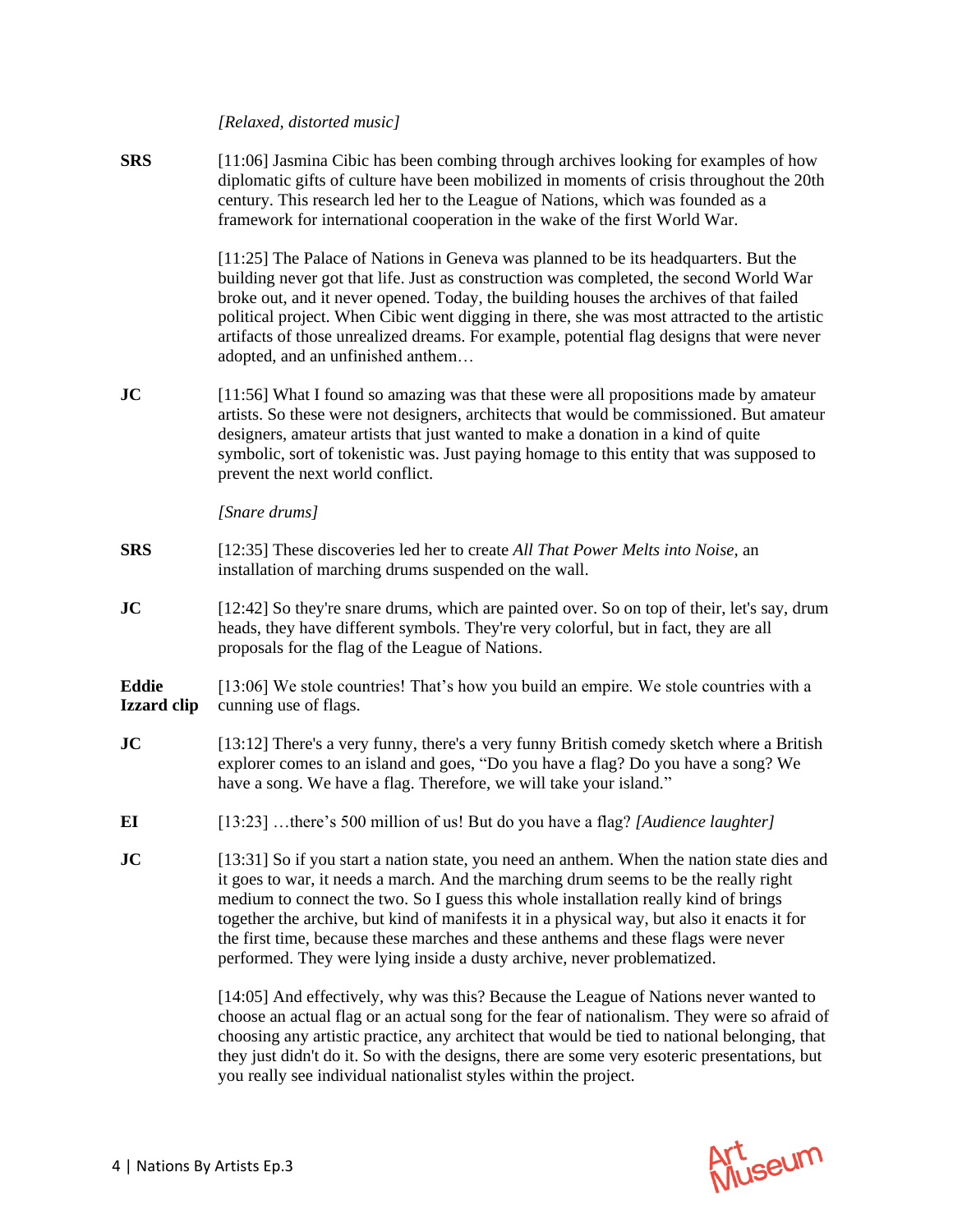**SRS** [14:38] Some show the whole globe, others look more like Russian constructivist paintings. One of them hauntingly bears a swastika. This is a new world order envisioned through the eyes of common people imagining the future of nations and a permanent end to war – a situation that has yet to come to pass.

> [14:58] The resting drums resonate with another element she found in the archives: a proposed anthem which was never finished.

**JC** [15:04] So one that we found was an orchestral arrangement by Franz Brabes – a composer nobody ever heard of, he's nowhere to be found. So there was this amazing march, then amongst the orchestral composition, it had six lines that were empty.

> [15:20] So when you have individual lines where each instrument has a line, there were then six lines that were empty. And then sort of three or four pages into the composition, within those six empty lines there is this very tentatively hand-sketched melody that appears, without any note on what is this voice or the instrument or the rhythm. There's just this tentative little melody.

[15:47] So I worked with a composer and artist Barbara Kinga Majewska. A Polish, an amazing Polish artist and composer. And taking this melody which belonged to no one. We called it our little ghost voice...

*[Melody sung by three sopranos]*

**JC** [16:10] It was this fantastic starting point to reinscribe this missing female voice from all history of nation-building into a new performative piece, which we then developed as a composition for three soprano voices that are then enacted within installations.

> [16:31] I do think that artists, when they use research, they can also do a lot of damage. And I have been, in the past, actually quoted by historians, which was very problematic because they were effectively quoting a proposition which is departing from archives. But it is creating a theatre, and even more so it's creating an absurdist theatre.

[16:53] If we are looking at institutionalized art, and that connection, we are looking at fiction models. You know, it would be really a lot to say that we as artists and cultural producers are actually, effectively creating actual change. Otherwise we would go and do something else. And a lot of artists and a lot of curators and a lot of you know, people are activists as well. But I personally think that, you know, political activism happens outside of the museum. Yes, you can make people think, but it's still a fictitious moment.

[17:26] When then the ground shakes, when reality bites back, then this is the question: What do we do? Within our fictional models, commenting on reality – How do we react?

*[Gently distorted rock music]*

*---*

**Sadie Barnette** [17:59] So it's two photographs. And in the first photograph, my father is standing in a living room, kind of parlor setting. He is wearing an army uniform. He looks so young, a bit innocent, and he has been drafted and will soon be sent to Vietnam. In the next photograph there is definitely a sort of seriousness and worldliness in his eyes, and he's

Art<br>Museum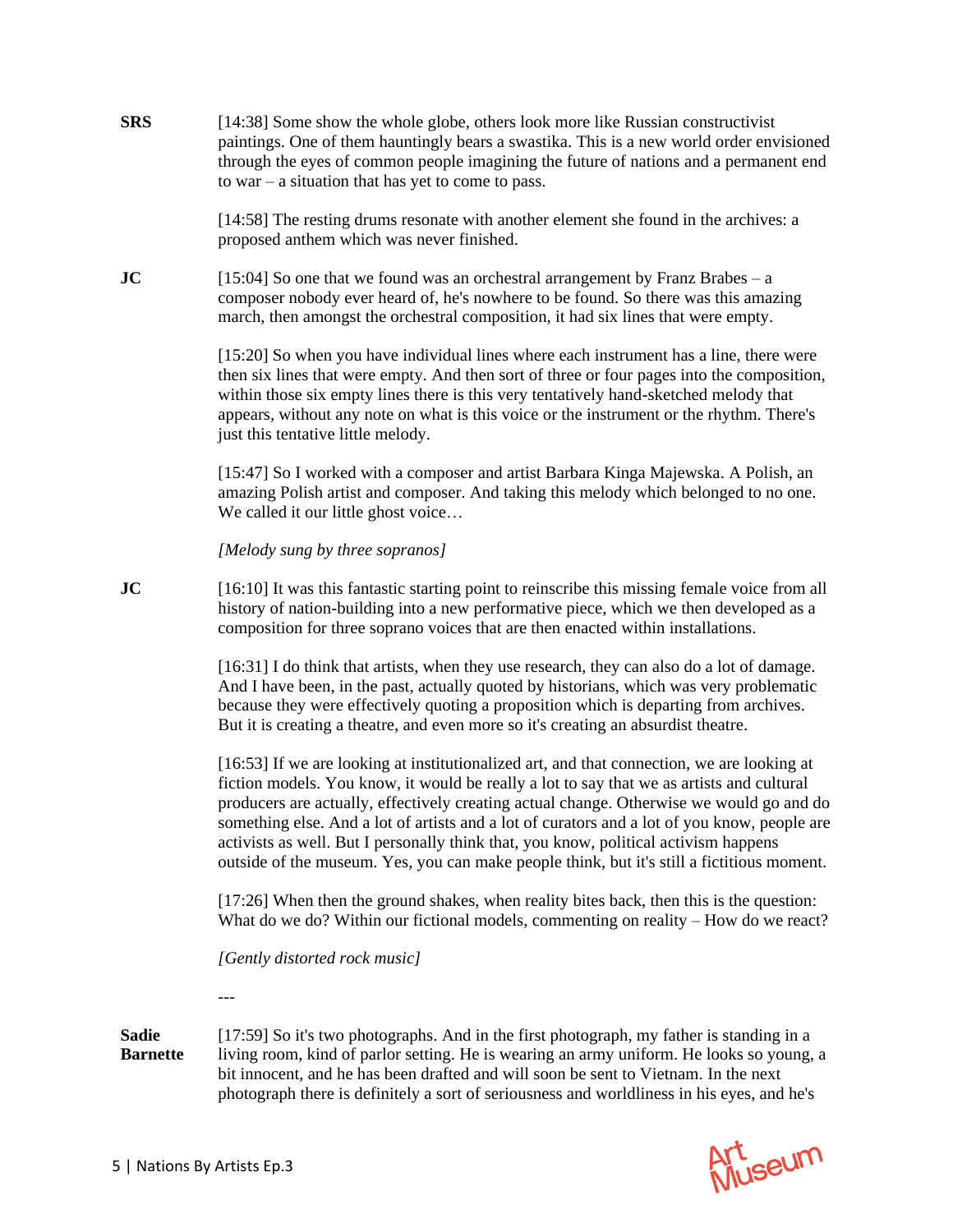wearing what we think of as a typical Panther uniform. A leather jacket, a couple of political pins on his lapel and the leather beret, you know, slanted to the side.

[18:50] Both of these photographs are family snapshots, so they are Polaroids that would normally be about four by five inches. But I've scanned them at high resolution so that I could blow them up to almost life-size scale and make them a bit larger than life.

*[Relaxed music]*

- **SRS** [19:20] That's Oakland-based artist Sadie Barnette describing her artwork *Untitled (Dad, 1966 and 1968).* Her diptych plays on expectations of the two uniforms, inviting viewers to wrestle with the question, what constitutes a state hero versus a state threat? What courage is lauded and what bravery is feared?
- **SB** [19:44] It's really about this process that happens after every war, basically in the history of our country, where a generation of black and brown at that time, men, you know, come home from war and realize that they weren't actually fighting for their own rights and their own dignity, and they were treated with just as much racism as they were before they left. He felt like he was still in war in Compton, California, because of the military-style raids that police were doing in the black neighborhoods.

[20:17] When I was growing up, my father rarely talked about being in the Panthers, and he almost never would speak about his experience in Vietnam and the war. And I think it was mostly because there were just so many painful memories throughout both of those experiences. And honestly, it wasn't until we filed the Freedom of Information Act request. And after about five years of going back and forth. But receiving those files and really just seeing, in black and white, you know, my father's history, his everyday movements and how targeted he was by the FBI, by COINTELPRO. I think it really just made it feel that talking about it would be much bigger than just my father and bigger than just our family story. But it could shine light on this moment in history.

[21:10] And then I was able to start combing through some of these images. And it was actually his niece – who I call my "auntie cousin" because technically she's my cousin, but because of our age difference, she kind of, you know, helped raise me up, and feels like an auntie. Anyway, she took these photographs probably in her mother's living room. So they really are these family moments, you know, I imagine her being younger than him and kind of looking up to him – both as he's going off to war, being worried for his safety, and also, as he's, you know, donning this Panther uniform, of pride and dignity – her snapping these photographs.

[21:49] There wasn't a huge multitude of photographs that I could choose from. And so, in a way, this diptych almost made itself. But at the same time, it's so perfect, that if I were just to have a few photographs, these two would be them. Because it says so much to have these two photographs next to each other.

[22:10] And I guess that I should also say that they hang on a wallpaper which is entitled Special Agents. And this wallpaper is composed of stamps, handwritten signatures, margin notes, date and time stamps, from within the actual FBI file. And some of the stamps read: "Racial Int. Sect." which is an abbreviation for the "Racial Intelligence

Art<br>Museum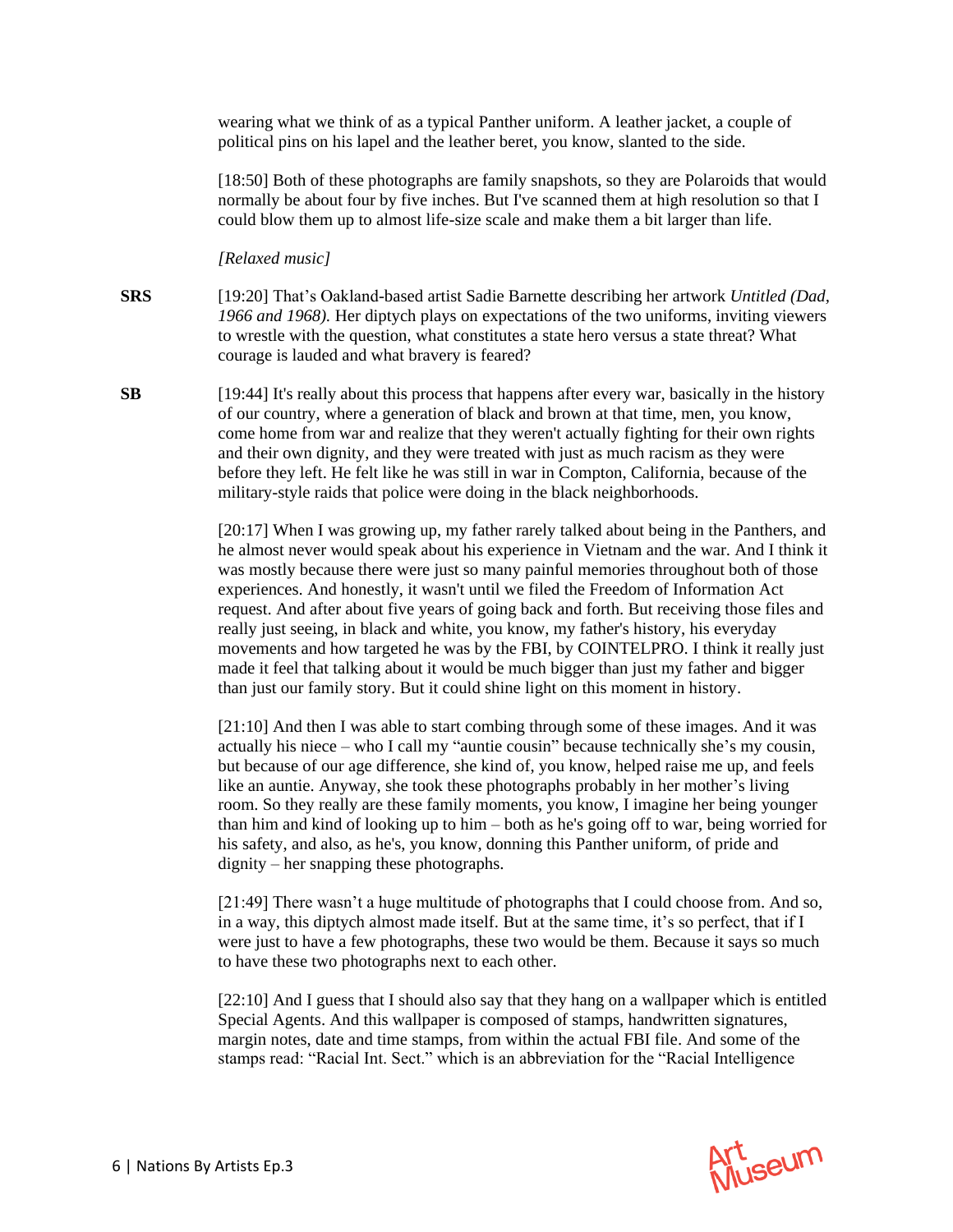Section." So just thinking about how blatant this racial profiling was that there would be a stamp on hundreds of FBI desks all across the country.

*[Dreamy music]*

**SB** [23:08] I can't say exactly why in 2011, after all these years, he finally said, you know, I want to write the letter and start this process of requesting these documents. But it might have been the fact that it was coming up on the 50th anniversary of a lot of this history. And this is the history of our country. But I think on a personal level, it was really him wondering what his engagements with informants had been. And of course, once you actually receive the documents, so much of the information about informants and agent provocateurs is redacted. But I think for him, he was looking for, you know, some proof and some validation that what he experienced and knew to be true was actually true.

> [23:58] I think he just felt like, "If there's information on me, it's my right. I should have it." And, you know, perhaps thought maybe he would get ten or twenty pages that would come back. But to see this five-hundred-page document I think really put into perspective how intense the surveillance was.

> [24:20] We also found out that my father was fired from his job at the post office, and the reason that was cited was, living with a woman he wasn't married to. Which… In all of these 500 pages of really intense surveillance, the worst thing that they could find my father doing was living with the mother of his newborn child and working at the United States Post Office. Because it was a government job, it was sort of twisted into this executive order that had been put on the books by Truman about behavior unbecoming a government employee. And this executive order was often used to target gay folks in government jobs. But ironically, in this case, it was used to target my dad for living out of wedlock in 1968.

> [25:15] It has also, you know, speaking about the way that people talked about my father, you read these really sweet personal comments that people say, about how he was always on time and dressed nice. And it's just even more chilling when you feel these really personal moments come through this, really… weaponized bureaucracy, is always how I think about J. Edgar Hoover's FBI. But you still get these little moments of life that come through, and that contrast is really quite stark.

- **Huey P. Newton clip** [25:49] When we first started, we had a police alert patrol. And we would patrol a community and if we saw the police brutalizing anyone we put an end to it. Usually the police wouldn't brutalize anyone if we were on hand, because we were armed. And if the police arrested the individual we would follow them to the jail and bail the individual out. Now, whether he was a Panther or not. And we would then gain recruits like this. And so the community started to say well, these people are really concerned about our welfare.
- **SB** [26:17] The way that the Black Panther has been sort of, kind of, in some ways, lauded, in some ways criticized, but oftentimes flattened. You know, the leather jacket and the guns. And that, kind of, is all that is seen or known or talked about. And while I do think that there are important aspects to the style – I think the Panthers were very aware of aesthetics and what it meant to kind of, you know, paint this picture of protectors…

Art<br>Museum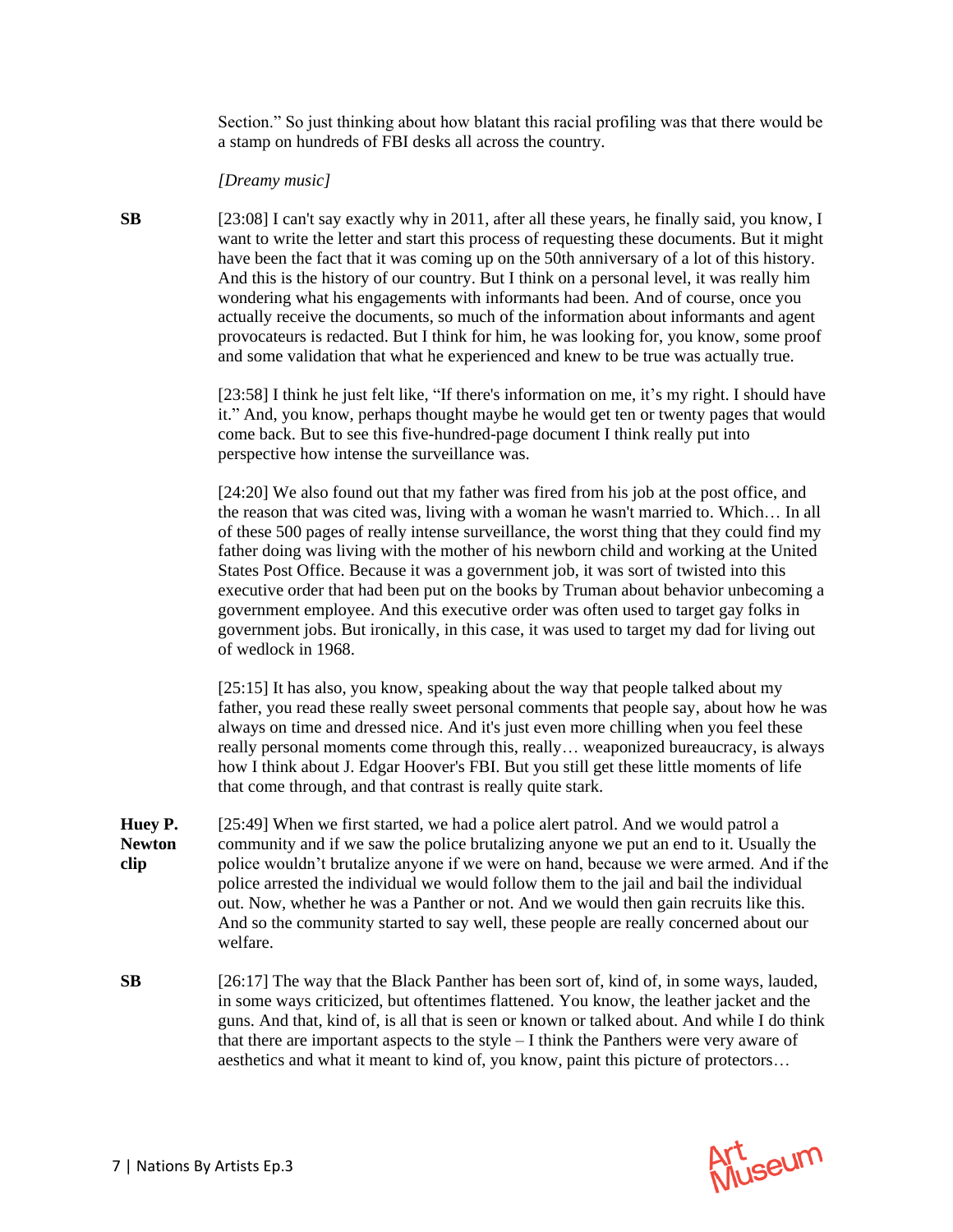[26:50] I guess what I think is a useful way of looking at the work of the Panthers is as this family project, which is less about like this, you know, machismo, gunslinging young man, and more about a community of people working together to provide what families need at a time (much like now) when the government was not providing those things. So if you actually look at the Panthers' services from, you know, free breakfast program to ambulance programs, education, schools, protecting elderly folks from getting evicted from their house. To me, all of those projects are very much about care.

[27:29] And J. Edgar Hoover famously said that the most dangerous element of the Black Panthers was the free breakfast program. Because of the "inherent criminality in black people" becoming enchanted and, you know, hearts and minds, believing in something other than the repression that we are supposed to just be happy with and accept.

[27:57] So to me as a daughter looking at my young father, I see this as a family project, and so it makes sense to me to reframe this conversation with the love that I have for my father and the love that I saw my father have for the community. To really talk about the Panthers and the Black Power movement in general through that lens.

[28:20] There's an element of the work that proposes that maybe love and protection and taking care of each other might be the actual antidote to this repression. And sometimes those gestures are blowing up a photograph and elevating our own history. Or in the work that I'm making now, where I'm actually drawing pages of the FBI file with powdered graphite and colored pencil. You know. That process of actually making it with my own hands and trying to transmute this material into something else, through making, through spending time, through meditating, through willing love and some type of healing into these works. And not thinking that that's going to just happen overnight or to put a pretty bow on the history and think that now everything is fine. But just to spend time with that process of trying to claim love and claim healing and work on it as like a long journey, not as a destination, but really as a mode for engaging with history.

[29:29] To think that COINTELPRO was the end of government overreach would obviously be a huge mistake. And with the digital technologies that are available today, young activists are scrutinized to a degree that is almost unfathomable. But I hope that people, you know, can connect the story of COINTELPRO to what's happening now and continue to think about accountability and what that looks like and what actually makes us safe, which, you know, in my humble opinion, would be equality and people having enough.

*---*

*[Jesse Davidson spoken word piece over Zoon's distorted guitar music]*

*This is my attempt to reveal our truth in your language Several times while travelling to the sun I was faced by the ghosts of my ancestors They spoke of the ghosts of your ancestors They explain it is them who saw me born into so much pain Pain that I now attempt to hide from your people I understand that pain now, I know it is strength Strength of oneself, strength in numbers*

Art<br>Museum